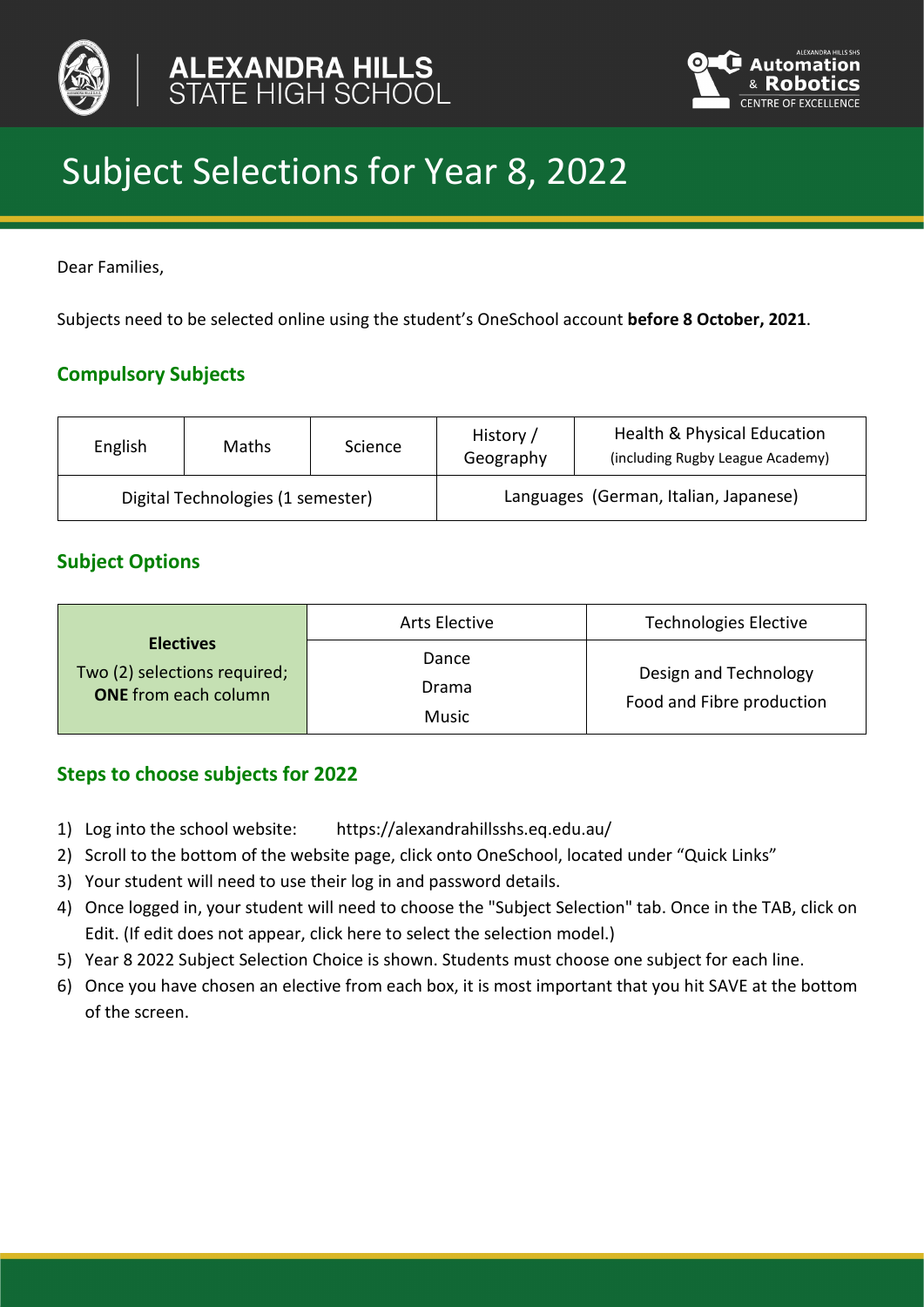



## **Arts options**

#### **Dance**

In Dance, students focus on creating dance and developing the ability to communicate and express themselves through movement. Students will also learn to analyse and respond to various dances, giving their interpretation of what is being communicated. Students choreograph dances by manipulating and combining the elements of dance, choreographic devices and production elements to communicate their choreographic intent. They choreograph, rehearse and perform dances, demonstrating technical and expressive skills appropriate to the genre and style. They will learn and perform dances within groups and/or individually.

#### **Drama**

Drama helps students communicate understanding about human issues and experience by enacting real and imagined events. They develop confidence and awareness of self and others as they collaborate to prepare and present drama. They learn about a range of forms, styles and purposes of drama.

#### **Music**

Music focuses on students making music and developing the ability to think and express themselves in sound. Music is an integral part of everyday life serving self-expressive, celebratory, social, cultural, political and educational roles.

## **Technologies options**

## **Design and Technology**

Students explore and develop design and engineering skills involving mechanics, electronics and CAD in the design and manufacture of products. In this subject, students benefit from cutting-edge resources and unique learning opportunities made possible through our [Centre of Excellence in Automation and](https://alexandrahillsshs.eq.edu.au/curriculum/robotics)  [Robotics.](https://alexandrahillsshs.eq.edu.au/curriculum/robotics)

## **Food and Fibre Production (Home Economics)**

Students achieve a broad understanding of food selection, preparation and presentation for use in the home and the hospitality industry. They will focus on the planning and preparation of tasty, healthy, budget foods which can form part of the everyday diet of students' families. Students also explore the area of textiles, garment and fabric care, fashion trends and sewing to develop skills from basic to more advanced.